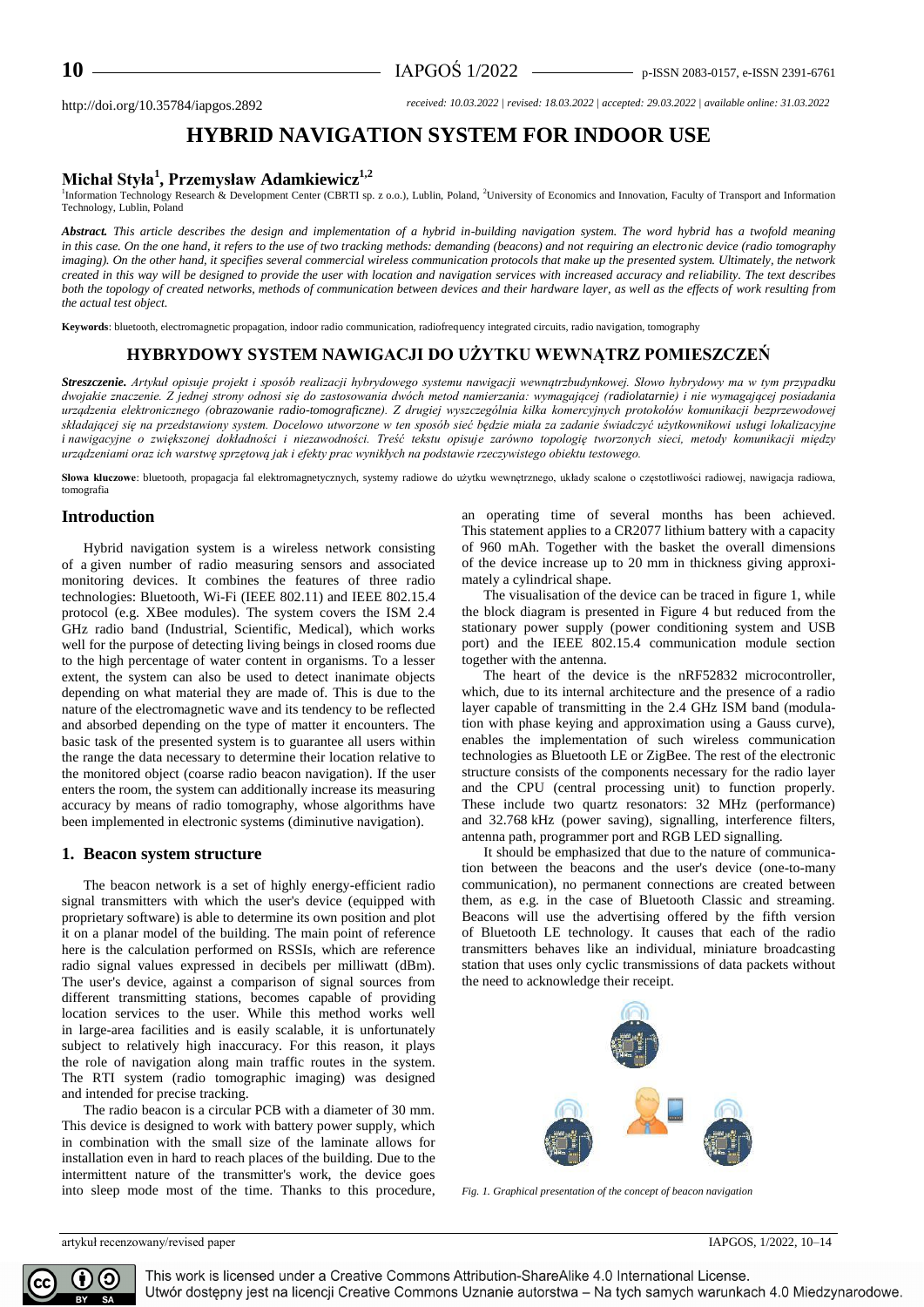#### **2. Structure of the radio tomography system**

The presented RTI system consists of a set of sixteen hybrid measurement probes, data acquisition device, Apache Kafka data bus and a computational unit performing reconstruction for the needs of radio tomography. The dependencies exist between the radio probes are presented in figure 2.



*Fig. 2. The structure of the hybrid radio tomography system inside the single test room with a resolution of 1616 (measuring sequence for probe number 1)*

The structure of RTI navigation system also does not maintain permanent network connections between devices (in particular by means of probes), and its operation is based on Bluetooth technology (in one-to-many radio transmission variant) and the IEEE 802.15.4 (in one-to-one radio transmission variant) [3]. In practice, this means that the hybrid radio sensor is able to act independently and engage in various tracking processes without having to cooperate with other elements of the system. However, despite the relative independence of the units and the abandonment of the coordination of transmitters by means of a central unit, the synchronisation burden was transferred to the radio probes [1].

After the exchange of information between probes on RSSIs, the trigger signal is sent to the next probe by sequence number. The resulting data (contained in a Bluetooth LE version 5 compatible communication package) is acquired by the central control unit and treated as a single row of the measurement matrix needed to perform the reconstruction. After completing all rows of the matrix (one from each radio probe), they are properly segregated and sent via the Apache Kafka data bus to the reconstruction server (network connection – via twisted-pair Ethernet or Wi-Fi wireless connection), and then returned via the network in the form of reconstruction to a designated device equipped with a display [5].

In order to better understand the processes taking place between devices, one should start with the structure of the communication frame and the types of data carried by the devices.

As mentioned, the RSSI indicator was used for determining the user's position in both radio beacons and RTI, but it is processed and compiled differently. In communication by beacons, only the signal value at a given time and at least three beacons are enough. To enable human detection in radio tomography, differential analysis of two arrays was used. The first matrix is a set of projection angles (i.e. mutual relations of signal strengths received alternately by all RTI probes) of the monitored area in a rest state (devoid of a living factor). Such a matrix is called a background matrix. Then, measurements of a normally used room are made and the obtained measurement matrix is compared with the background matrix using appropriate algorithms [2].

The source of the signals can be both the Bluetooth 5 (speed) and IEEE 802.15.4 transmitter (smaller standard deviations of the RSSI results in the system equilibrium). In the presented solution, IEEE 802.15.4 was used as a reference signal source, and Bluetooth 5 as a wireless transport layer.

Microcontrollers of radio probes, by means of a serial port connection with a radio module compatible with the IEEE 802.15.4 standard, issue cyclical commands to him to obtain information on RSSI. A single measurement cycle is presented in figure 2 for the probe case number one. After the values are obtained, they go to the serial bus buffer, which is the same route as the commands are issued. Based on the unique addresses, the values are recognized and sorted in such a way as to form a matrix row. The matrix row (depending on its length) is placed in the data frame shown in figure 3.



*Fig. 3. Communication package created for the transport of RSSI indicators to the central control unit*

The RSSI indicators in number depending on the system size are sequentially folded together with the identification bytes in the container for user data (Bluetooth LE advertising mode). The ID bytes allow the CPU to recognize which probe the row of the matrix comes from and where it should place it in relation to the others. The number of ID bytes may vary depending on the need (to reduce the probability of transmission errors or system size changes).

The data frame prepared in this way is cyclically broadcast every 100 milliseconds. The BLE scanner implemented in the central unit scans the environment in search of packets compatible with the conditions written in the code and only identical to the content offered by RTI probes. This process occurs every 50 milliseconds and lasts 50 milliseconds (measurement window) [3].

The RSSIs inserted in the data frame are calculated according to the algorithm implemented in the IEEE 802.15.4 protocol and are sent in a ready-to-use form via the serial port from the XBee radio module to the microcontroller. These are values stored on a single byte in U2 code (with sign). This is due to the fact that an electromagnetic wave is not able to pass through a medium such as air, water or building materials without loss. This makes the real values oscillate between -20 dBm down to about -100 dBm, which is the so-called sensitivity, characteristic for modern commercial radio systems. Further development of data structures was therefore not logically justified. The only exception is the desire to increase the number of identification bytes or to increase the number of transmitters. Then it is possible to expand a single frame to 20 bytes of RSSI value. Further scaling of the system required the use of the Bluetooth LE scan response mode (allows a second, additional data frame to be transmitted in response to a scanner request), splitting the matrix row into an older and a younger part and transferring them alternately, or using extended Bluetooth LE data packets.

The data collected by the CPU is collected using a proprietary adapter connected to the peripherals of the single chip computer via a serial port. The adapter is a technical variation of the radio beacon adapted primarily for scanning, pre-formatting data and continuous transfer to the system. Before this can happen, however, they must be received by the Jetson Nano or Raspberry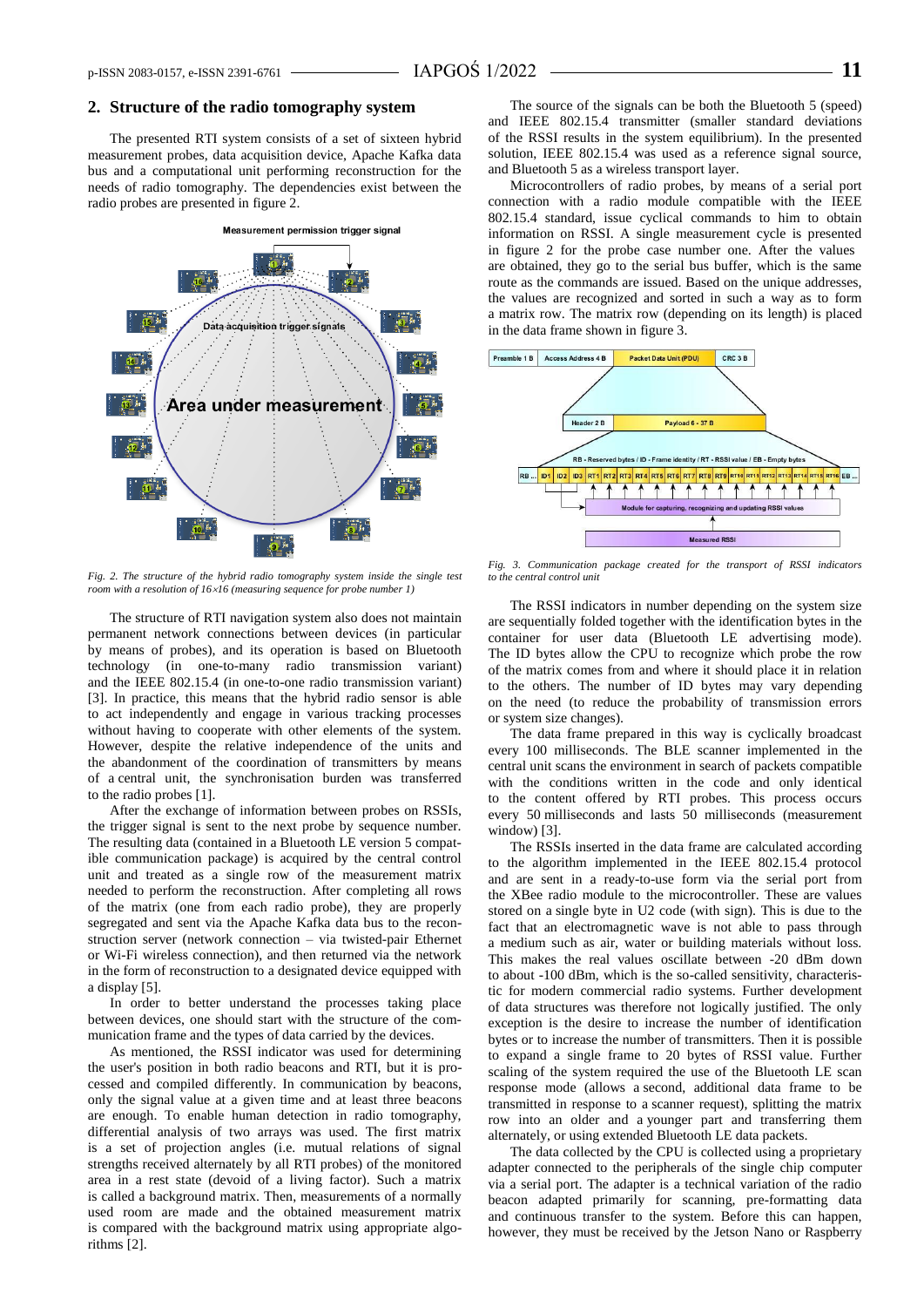Pi computer, then formatted and nested in JSON. Only then are they ready to be put into the network and via the Apache Kafka data bus to the so-called cloud. From there, the reconstruction server retrieves them and starts computational sequences aimed at synthesising a heat map of the room under study.

### **3. RTI hardware solutions**

According to the description of the system structure, each of the two parts of the hybrid navigation system comprises a certain pool of equipment necessary for operation. While in the case of the radio beacon it is one type of device, in the case of the developed RTI system it is a radio probe and a central unit, which consists of several components. In addition, all the communication devices that are not original technical solutions, but mediate in the transmission of data after entering the Internet network, should be specified.

#### **3.1. Radio probes**

The radio probe is a development of the radio beacon base design. The core of the device is still the nRF52832 microcontroller. The block diagram of the device is shown in figure 4, while the PCB appearance is presented in figure 5. It is distinguished from the radio beacon by the presence of a stationary power supply system realised in the form of a USB port and a voltage stabilizer. The stabilizer reduces the voltage of 5 V to the level required for proper operation of the nRF52832 microcontroller system, i.e. 3.3 V. This makes it possible to realise an RTI network using a regular cable for mobile device chargers. This procedure was intended to simplify the testing process. At the same time, for the purposes of building installations, two types of proprietary power supplies have been designed to work with 230 VAC electrical installation and PoE (Power over Ethernet), respectively. The power supplies not exceeding the dimensions of a matchbox in combination with a 30 mm radio transmitter make it possible to install it in building junction boxes or lighting fixtures. During the commissioning tests in the lighting fixture, the operating conditions of the electronics were also examined in terms of temperature. Based on the readings from the thermal imaging camera, the maximum was recorded on the body of the voltage converter, but it did not exceed 32°C due to the high efficiency reaching 90% and very low load energy consumption [4].



*Fig. 4. Block diagram of the radio probe, where bold arrows denote power supply lines and thin arrows denote signal lines*



*Fig. 5. Three-dimensional visualization of a complex radio probe PCB*

Another significant difference is the presence of two radio modules, one of which (Bluetooth) acts as a transmitter, and the other (IEEE 802.15.4) as a transmitter and a receiver. It required a collision-free installation of two antennas in one housing. that is why the Bluetooth transmitter has a ceramic antenna located on one edge of the PCB, and the antenna lines of the XBee module were pulled away from the board using the u.FL connector and the antenna equipped with a 10 cm shielded cable. This gives a greater possibility of avoiding electromagnetic wave interference from both sources. It should be emphasized that both transmitters use the same band and modulation. The differences result from the division of the band into channels, of which in the case of Bluetooth LE, the channel number 37 (2402 MHz), 38 (2426 MHz) and 39 (2480 MHz) should be specified, which are used alternately before the broadcast mode. The BLE channels used by the RTI system are shown on the RSSI monitor in figure 6. In the case of IEEE 802.15.4 and XBee modules, the channel number is automatically determined by the pair of data exchange devices. It is possible to manually change the communication channel, but it has no performance justification. Efficiency of the XBee module buffer and the measured query and response time at the level from 50 milliseconds to 80 milliseconds (time measured in the system connected to the manufacturer's software used for testing and updating the software) [1].



*Fig. 6. BLE channels used for data transmission from radio probes to the central unit (specified in a different color with the frequencies 2402 MHz, 2426 MHz and 2480 MHz)*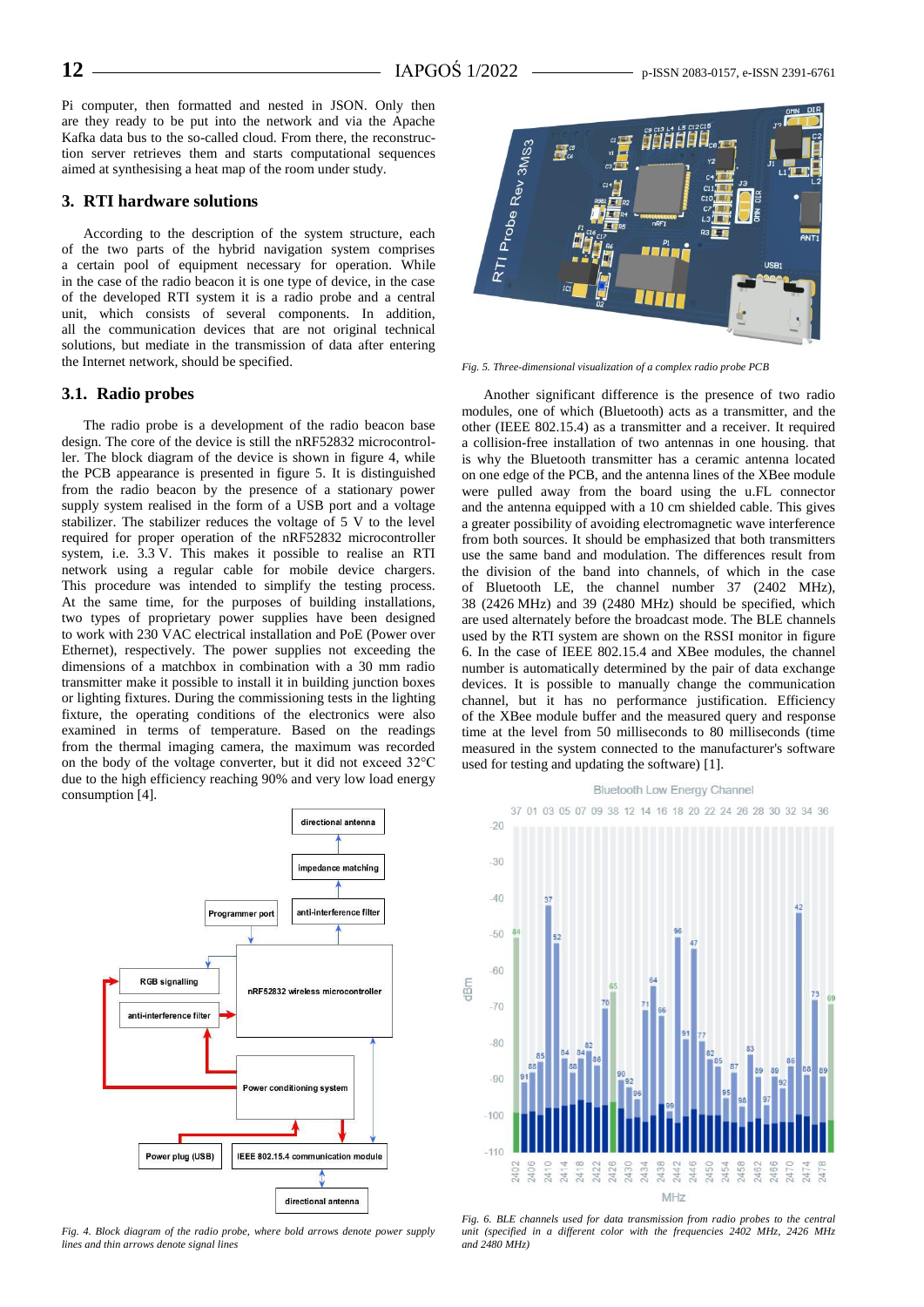Due to the high sensitivity of radio systems, appropriate filtration of the supply voltage and unnecessary noise from the antenna system was taken care of. To communicate with the user, the probe uses a programmable RGB diode, which marks the processes it carries out (stimulation, measurement and triggering another probe) with an appropriate colour. Thanks to this, it is possible to estimate the speed of the matrix acquisition by visual observation of the activation of successive radio transmitters (e.g. with the help of a stopwatch). Typically, data acquisition and transfer over the PAN does not take more than a few seconds. The measurement time is strictly dependent on the software parameters of the broadcast frequency, scanning frequency, measurement window width, and also within a certain range of the power level. Insufficient power can result in more frequent transmission errors and an increase in retransmission requests. Too high power of the transmitter, in turn, increases the reflection of EM waves in the room, which translates into the level of interference and noise in the image. Noises are manifested in the form of hard to justify, the so-called artifacts in the heat map. The above-mentioned facts make the RTI system implementation for each room different and it is necessary to properly calibrate it (including the appropriate arrangement of the probes so as to maintain the maximum density of the grid made of projection angles) [7].

### **3.2. Control unit**

While the radio probes are responsible for data acquisition, mutual coordination and data transport through the PAN (Personal Area Network) network, the first hardware unit that can be considered as a kind of "operator panel" is the central unit. This unit is entrusted with the operations related to the acquisition and formatting of the entire array, as well as the processes of data transfer and maintaining the connection with the reconstruction server. A Jetson Nano single-board computer was selected to provide the appropriate programming tools and performance (included). The block structure of the device built on the basis of this computer is presented in figure 7.



*Fig. 7. Block diagram of the central unit, where bold arrows denote power supply lines and thin arrows denote signal lines*

The CU consists of components such as a 7 inch TFT touchscreen display for convenient presentation of created arrays. It is connected via a dedicated video connector on the Jetson Nano computer. Although the selected platform already has an integrated 2.4 GHz antenna and the ability to communicate with the world using BLE and Wi-Fi, after performance and stability tests it was decided to introduce modifications. Tests were carried out on a real zone and measurement facility and found frequent hang-ups and connection drops with the built-in Bluetooth hardware layer. This necessitated the need to design and test a custom expander that would be more susceptible to

modification and allow more interference with the software layer. It was connected to the computer via a serial port. The external BLE expander is actually a miniature 2.4 GHz receiver (built using an nRF series microcontroller). It offers the possibility of connecting both a directional ceramic antenna and an omnidirectional antenna (this is another advantage of not using the built-in BLE module).

The entire design is powered by a dedicated  $5 \text{ V} / 3$  A power supply. Due to the increased temperature of the processor system and during intensive work, the PCB was enriched with an aluminum heatsink with a fan. The reasonableness of the cooling assembly is also supported by the intended use of the CU to work in a sealed enclosure. The first test case was made with the help of a 3D printer and plastic. It included holes for the screen and a thread for mounting an omnidirectional antenna of any length. The device with its surface area does not exceed the size of an A4 sheet of paper and, depending on the needs, can be quadrupled in size provided that the headless version (i.e. screenless, without GUI) is used. A version with a panel was created for the tests. The system managing the CU was Linux OS, while Qt Creator and C++ language was used as a programming environment. The complete prototype is shown in figure 8.



*Fig. 8. Complete prototype of central processing unit during RSSI matrix acquisition*

#### **4. Research**

In order to carry out the image reconstruction process, it is necessary to start with the so-called influence matrix. It is obtained using the Fresnel zone model (a model describing the relationship between the radio signal transmitter and receiver) in calculations. Then the inverse problem must be solved using Tychonoff's regularisation with a lambda of 19 thousand. This parameter was set arbitrarily. The mentioned processes lead to an inverse matrix that can be used to determine the vector image. In order for the RTI system to cover areas of any solid shape, the computational algorithm had to be enhanced with a convolution filter based on the Marr wavelet. After the image matrix is created, this filter takes it to itself to configure its value to 60 per cent of the maximum.

The tests were carried out in a gradual and successive manner. After combining the hardware and software layers, a test area was created in the form of an office room (which was in normal use) and then 4, then 8 and finally 16 radio probes were distributed around its perimeter. The central unit was positioned close to the centre of the room as intended. The shape of the measurement zone and the distribution of transmitters are presented in figure 9. The system reactions to the introduced disturbances were observed on the basis of changes in the heat map obtained by reconstruction. Example maps are also presented within figure 9. The test scenarios included different types of disturbance configurations. These ranged from a single stationary user to a moving group of people. It can therefore be concluded that the calibration of the RTI system was carried out experimentally, however, based on the research carried out, it was possible to formulate several assumptions according to which the system should be scaled.

By correctly defining the room model and accurately marking the positions of the transmitters on it, it was possible to conclude that the response of the heat map to disturbances occurring in the measurement zone was adequate as far as space was concerned. The only limitation in this respect was the density